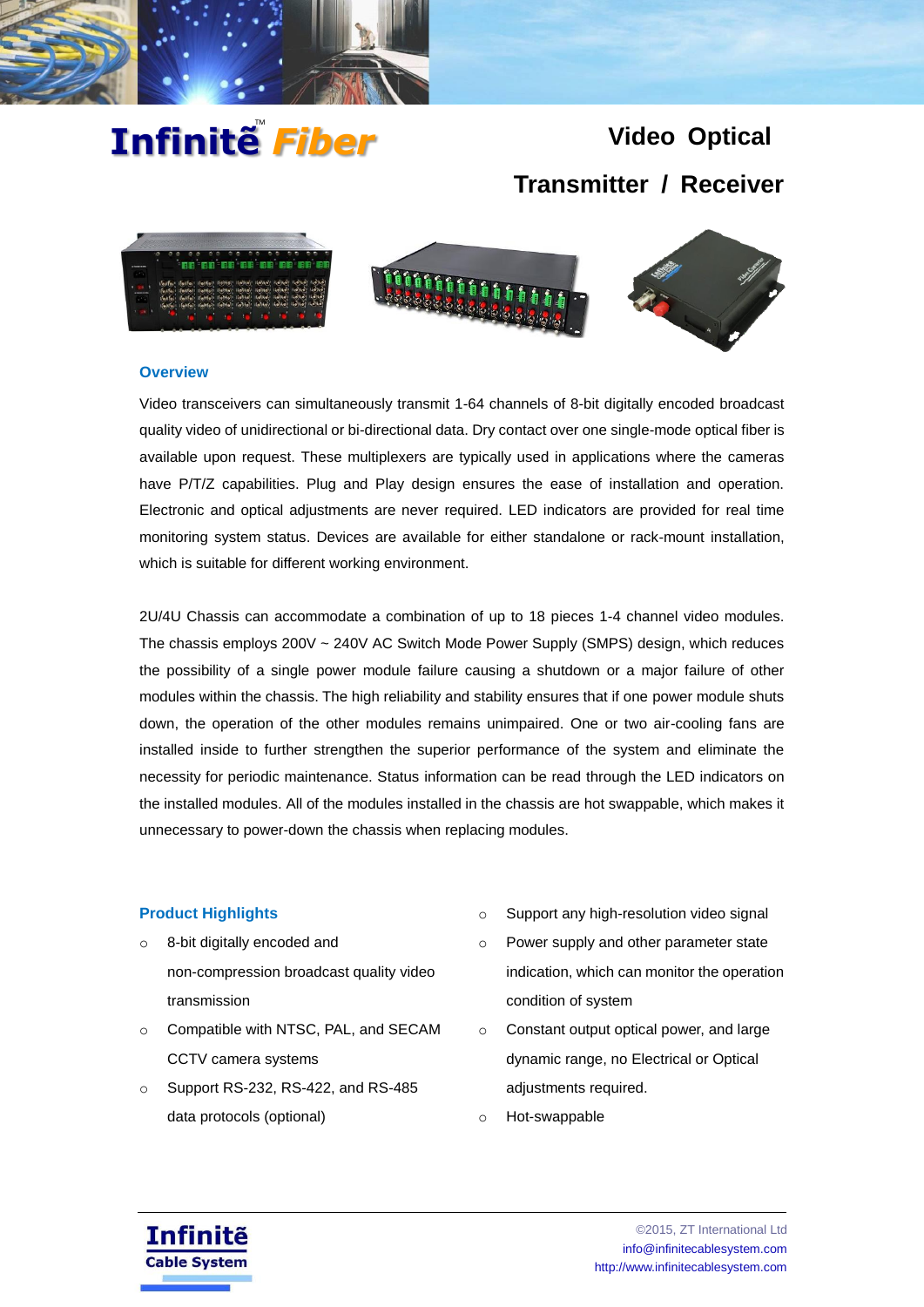

## **Technical Specifications**

| <b>Chassis</b>        | 2U Type                        | 4U Type                             |
|-----------------------|--------------------------------|-------------------------------------|
| <b>Module Slots</b>   | 16                             | 18                                  |
| <b>Type of Module</b> | 1-video                        | $2 \sim 8$ video                    |
| Dimension (mm)        | 492(L)x291(W)x92(H); 19" 2U    | 482(L)x306(W)x177(H); 19" 4U        |
| <b>Power</b>          | IN: AC 200V ~ 240V; OUT: DC 5V | IN: AC 200V ~ 240V; OUT: DC 5V 20A; |
|                       | 12A; Internal power supply     | Internal power supply               |

| <b>Standalone/Module (Uni-direction)</b> |                                                           |                     |                     |  |
|------------------------------------------|-----------------------------------------------------------|---------------------|---------------------|--|
| No. of video channel                     | 1-channel                                                 | 2~4 channel         | $6 - 8$ channel     |  |
| No. of video port                        | 1 port                                                    | $2 - 4$ port        | $6 - 8$ port        |  |
| Dimension (mm)                           | 111(L)×107(W)×28(H)                                       | 192(L)×152(W)×28(H) | 192(L)×152(W)×56(H) |  |
| <b>Standalone/Module (Bi-direction)</b>  |                                                           |                     |                     |  |
| No. of video channel                     | $1 - 2$ channel                                           | 4 channel           |                     |  |
| No. of video port                        | $2 - 4$ port                                              | 8 port              |                     |  |
| Dimension (mm)                           | 192(L)×152(W)×28(H)                                       | 192(L)×152(W)×56(H) |                     |  |
| <b>Power</b>                             | IN: 100V ~ 240V AC; OUT: DC 5V 1A; External Power Adapter |                     |                     |  |

| <b>General Specification</b>  |                                                              |                                                            |  |
|-------------------------------|--------------------------------------------------------------|------------------------------------------------------------|--|
| <b>Optical Port Connector</b> | FC (standard) ; ST/SC (optional)                             |                                                            |  |
| <b>Transmission distance</b>  | 20km                                                         |                                                            |  |
| <b>Operating Wavelength</b>   | Uni-Directional: Tx1310nm (Transmitter); Rx1310nm (Receiver) |                                                            |  |
|                               | Bi-Directional: Tx1310nm/Rx1550nm; Tx1550/Rx1310nm           |                                                            |  |
| <b>Video</b>                  | Format:                                                      | PAL/NTSC/SECAM                                             |  |
|                               | Video Signal:                                                | 1Vp-p, 75Ω                                                 |  |
|                               | Digitization:                                                | 8 bits                                                     |  |
|                               | Bandwidth:                                                   | 8MHz                                                       |  |
|                               | DG:                                                          | <1% (typical value)                                        |  |
|                               | DP:                                                          | $<$ 0.7 $^{\circ}$ (typical value)                         |  |
|                               | SNR:                                                         | $\geq 67$ dB                                               |  |
|                               | Connectors:                                                  | <b>BNC</b>                                                 |  |
| <b>Dry Contact</b>            | Channel:                                                     | 1 (Uni-direction) or 2 (Bi-directional)                    |  |
| (Optional: Data)              | Connector:                                                   | <b>Terminal Blocks</b>                                     |  |
|                               |                                                              | Encoded type: RS485 / RS422 / RS232 (Applied to Data only) |  |
|                               | Data rate:                                                   | 0 - 400Kbps (Applied to Data only)                         |  |
| <b>Storing Temperature</b>    | -40 $\degree$ C to +85 $\degree$ C                           |                                                            |  |
| <b>Operating Temperature</b>  | -20 $\mathrm{^{\circ}C}$ to +60 $\mathrm{^{\circ}C}$         |                                                            |  |
| <b>Humidity</b>               | 0 to 95% (non-condensing)                                    |                                                            |  |